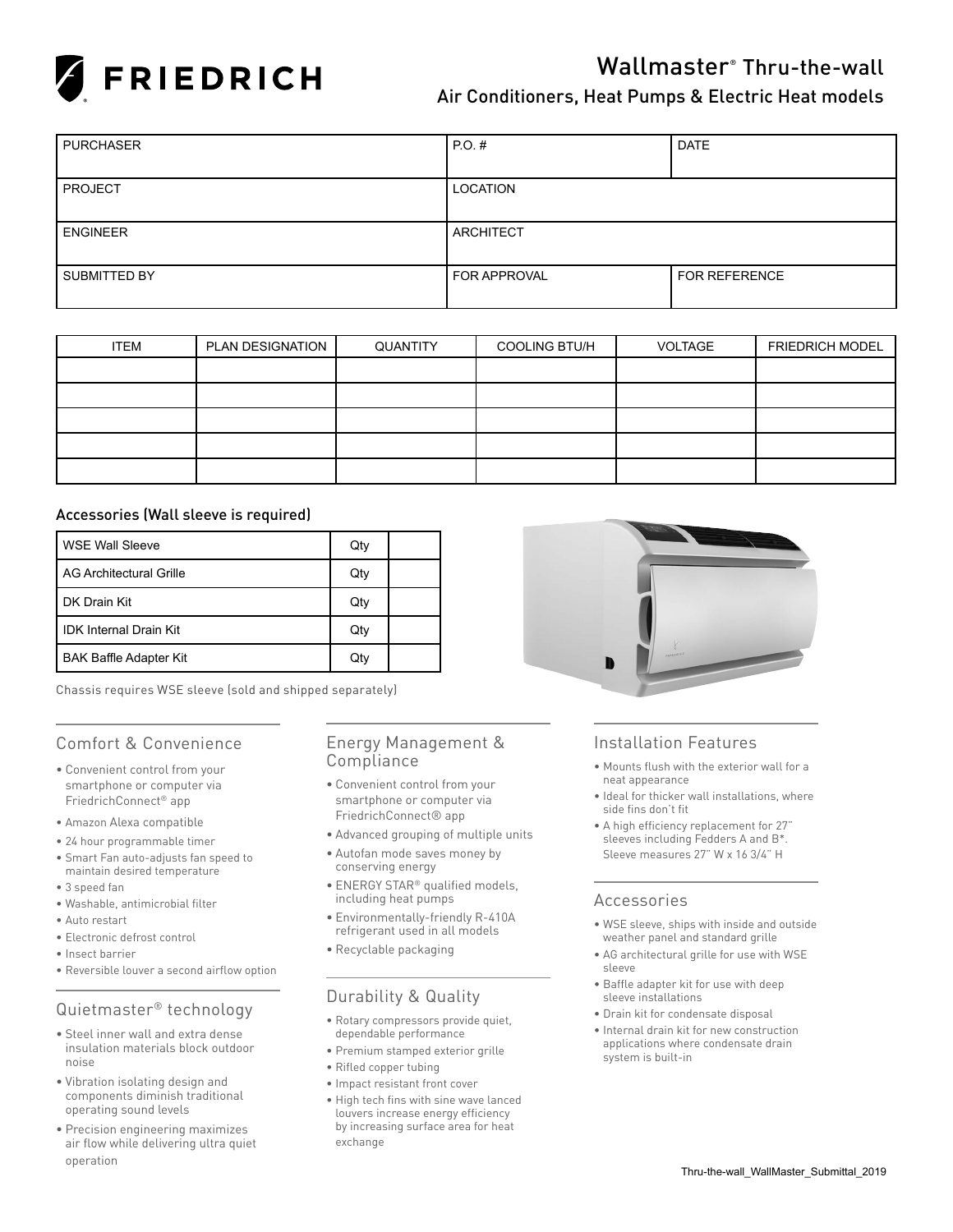# Wallmaster® Thru-the-wall

### Air Conditioners, Heat Pumps & Electric Heat models

#### Sleeve Dimensions Friedrich WSE Sleeve Fedders A Sleeve Fedders B Sleeve Height (inches) 16 3/4 16 3/4 16 3/4 Width (inches) 27 27 27 27 Depth (inches) 16 3/4 16 3/4 19 3/4 FITS EXISTING FEDDERS SLEEVES.

## CHASSIS DIMENSIONS

|         | <b>Height</b> | Width. | Depth | Height<br>l of Front                            | Width of<br>Front. | Depth<br>with<br>Front | Minimum<br><b>Extension Into Room</b><br>with Front |
|---------|---------------|--------|-------|-------------------------------------------------|--------------------|------------------------|-----------------------------------------------------|
| Chassis |               |        |       | 15 3/4" 26 1/2" 16 1/4" 17 1/4" 27 1/2" 23 1/4" |                    |                        | 71/2"                                               |

# WSE SLEEVE DIMENSIONS

|            |             |       |       | Depth<br>with      | Minimum<br><b>Extension</b> |         | Thru-the-wall<br>Finished Hole |            |  |  |  |
|------------|-------------|-------|-------|--------------------|-----------------------------|---------|--------------------------------|------------|--|--|--|
| Model      | Height      | Width | Depth | Front              | Outside                     | Height  | Width                          | Max. Depth |  |  |  |
| WSE Sleeve | 16 3/4" 27" |       |       | $163/4"$ 24 $1/4"$ | 9/16"                       | 17 1/4" | 271/4"                         | 15.5/16"   |  |  |  |

Chassis requires WSE sleeve (sold and shipped separately)

# **WallMaster® Optional Installation Accessories**

### WSE WALL SLEEVE

#### Standard Grille

Premium, stamped galvanized steel grille with powder coat paint. Ships with sleeve. Galvanized steel inner and outer weather panels also ship with sleeve.

AG, Optional Architectural Grille

Premium brushed aluminum grille





#### IMPORTANT:

Operating the air conditioner with incorrect rear grille or without Baffle Adapter Kit (on 19 3/4" deep sleeve) will recirculate discharge air and cause compressor overload to trip.

This will cause the unit to shut down temporarily and may lead to premature compressor failure.

CORRECT Vertical Louvers



INCORRECT Horizontal Louvers

### DK / Drain Kit

Installed at the back of the unit and allows for attachment to condensate disposal system, if necessary or desired.



#### IDK/ Internal Drain Kit

New construction applications where a condensate drain system has been built into the wall interior.



BAK / Baffle Adapter Kit

Necessary when installing in a sleeve deeper than 16 3/4" deep, such as Fedders B sleeve (19 3/4" deep).